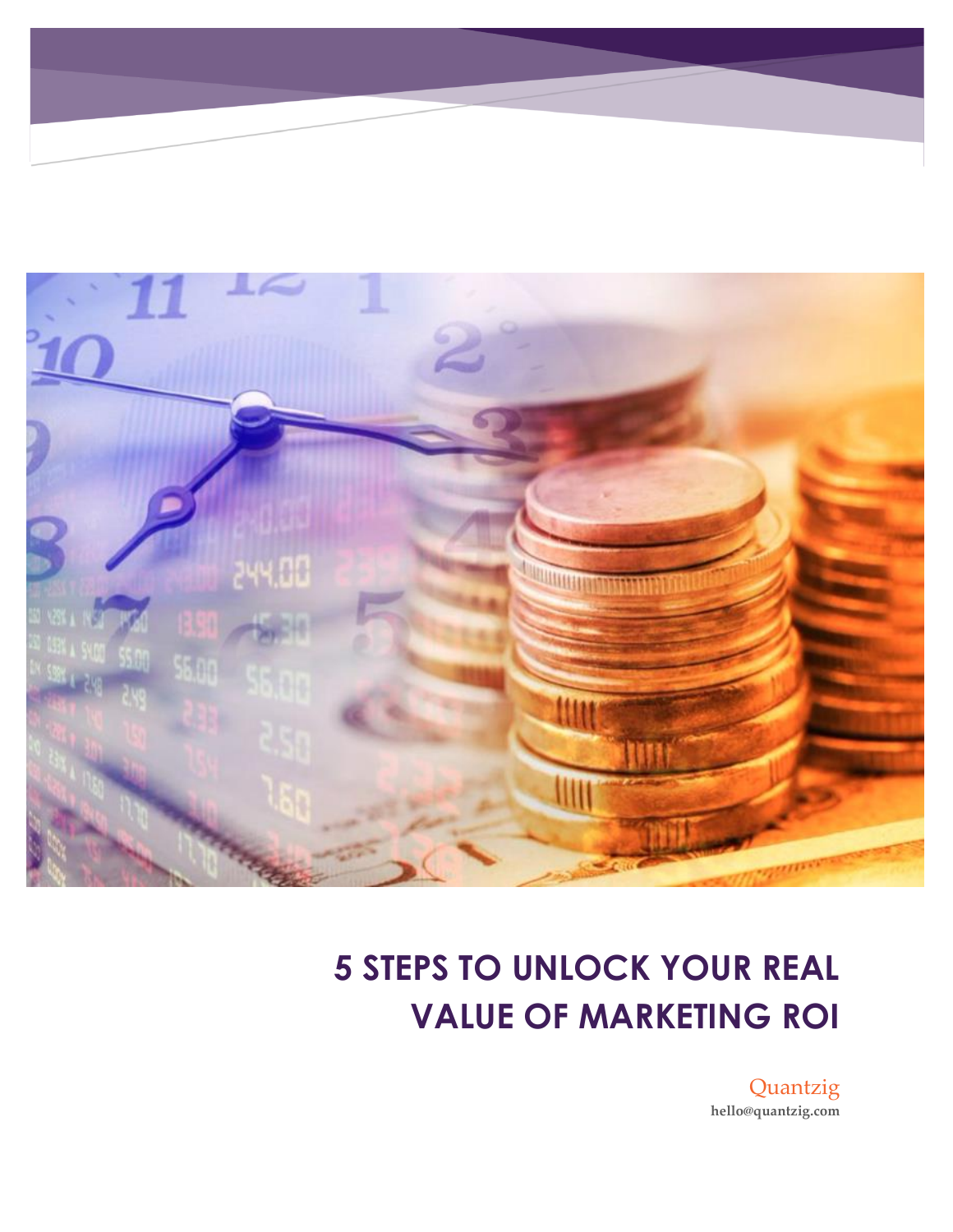### **Real Value of Marketing ROI**

**Why is it important for any business to understand the real value of marketing ROI?**

Today, quantifying the real impact and value of marketing, especially through digital channels, on short and long-term growth is increasingly challenging – firms are too often struggling with increasing marketing budgets but are not necessarily seeing the top or bottom-line growth to justify the incremental investment.

Social media has changed marketing forever. Not only are brand conversations happening 24/7, but they are taking place on multiple social channels around the world. Companies are investing time and effort in



*For a marketing analytics capability to drive value, it must be actionable. It needs to be holistic while delivering the speed and granularity to drive decision making throughout.*

engaging through these channels. However, they are probably finding it challenging to connect profits to their team's activities.

However, while companies are still becoming aware of the massive amounts of unstructured data they have, they are not necessarily aware of the risks they face or the untapped value they're missing out on. But experience shows that they should make this a priority. – Rewrite this line

So, how do companies make the most of all those transcripts, reviews, tweets and openended survey responses?

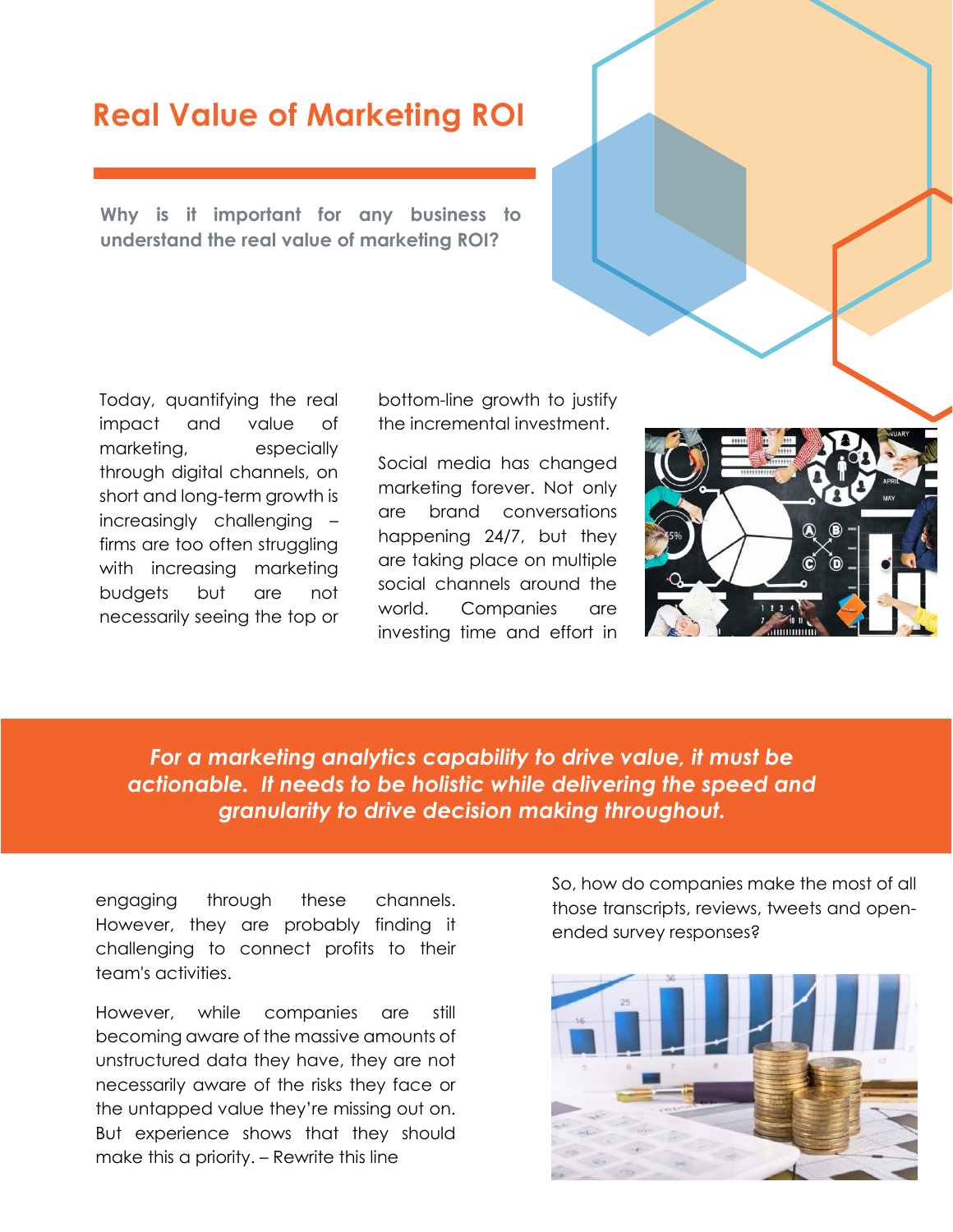**To implement and improve unstructured data analytics programs, here are five actions that companies can take to unlock the real value of big data.**

**Determine your business objectives:** What is the primary goal you want to accomplish or problem you want to solve? What information do you need to move forward? What data will help you get that information? Your answers to those questions will impact which data you should focus your time on as well as how you'll approach your analysis. It is essential to determine your business objectives before diving into an analysis.

**Remove data silos:** Data is useless if it's inaccessible. Most company's information is collected and managed by different departments – leading to situations where the data exists within the organization but cannot be pulled and used across departments. As a result, companies must adjust the way data is stored and formalize the process of who grants permission to access data so that analysts can pull what they need, regardless of who collected it or where it's stored.

**Empower the data analysts:** Companies need to improve operational data practices by making it easier to access unstructured data from their information management systems and by giving data analysts a broader mandate to pull and use the data. Companies no longer have the luxury to wait for weeks to pull and analyze data and gauge business results; decisions must be made more quickly in today's fast-paced markets.

**Analyze unstructured and structured data together:**  Companies that combine unstructured, text-based data with structured, numbers-based data and analyze them together can gain significantly deeper and more actionable insights than looking at either data type alone.

**Measure and track the ROI of your analytics program:** Tracking ROI can be challenging, but it is key to proving the value of data analytics and gaining support from others in your organization. As a result, identifying a business challenge or objective that your company dealt with and how data was used to solve that problem is crucial.

#### **LATEST INSIGHTS**



[Marketing](https://www.quantzig.com/blog/role-big-data-marketing?utm_source=QZwhitepaper&utm_medium=QZ&utm_campaign=whitepaper) 

Big data analytics holds the potential to devise strategies that support the organization's marketing efforts, thereby enabling marketers to drive personalized and targeted campaigns that have a positive impact on its bottom line. The key to successfully integrating analytics within the organization's business processes is to gather data and run analysis by automating the process to gain instant results.



[Web Analytics Solution](https://www.quantzig.com/content/web-analytics-improves-roi?utm_source=QZwhitepaper&utm_medium=QZ&utm_campaign=whitepaper) for A Leading Retailer Improve Their [ROI](https://www.quantzig.com/content/web-analytics-improves-roi?utm_source=QZwhitepaper&utm_medium=QZ&utm_campaign=whitepaper)

In our latest engagement, we helped a leading retailer improve their ROI.